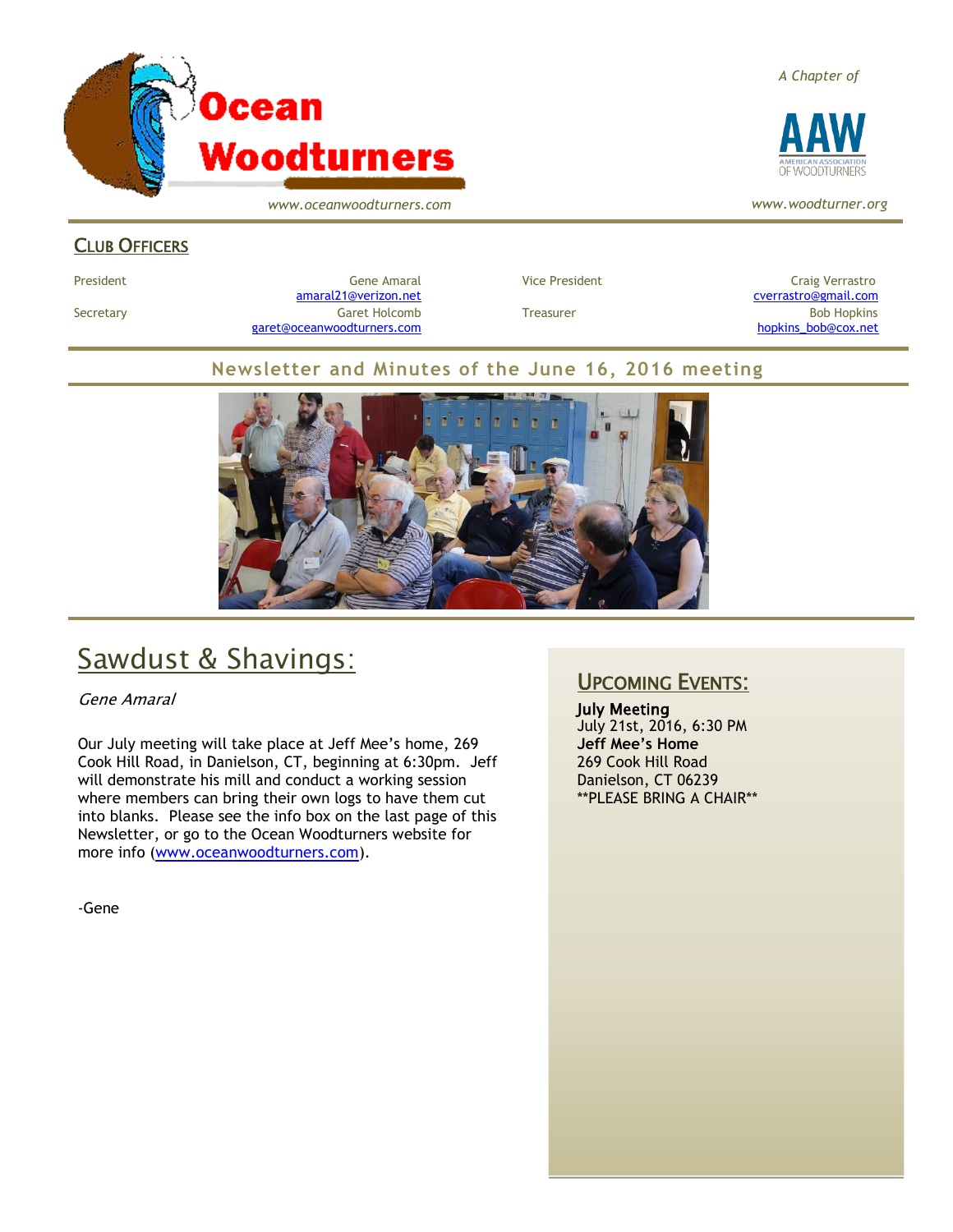# Secretary's Notes

Garet Holcomb

We would like to get member input on the content of the newsletter. If there's anything you'd like to see in the form of articles, features, tip and tricks, or anything else, please let me know. If you'd be willing to contribute content, we'd be glad to have the support!

# Treasurer's Report

Bob Hopkins

Current total is \$1810.33, which includes \$405 in the camera fund.

You can pay your dues directly from the website at <http://www.oceanwoodturners.com/dues.cfm>

Dues: Club dues are \$25 annually. For members who wish to have a printed Newsletter mailed to them monthly, there is an annual charge of \$5 to cover postage, payable with club dues. All payments should be mailed to:

> Bob Hopkins 48 Tilbury Drive, Bristol, RI 02809

# Meeting Minutes

Gene opened the meeting with 24 members and 1 guest present

Welcome – Richard M. of Fall River

Treasurer's Report – Acceptance of Bob's report was moved and seconded, and carried by the group unanimously.

Pen kits - Gene purchased pen kits for the Freedom Pens from his own money, and requested that instead of reimbursement, that \$50 be transferred from the Club general fund into the camera fund. This was passed unanimously by the membership.

Committee Reports. All committees are looking for help from the membership. Please contact the committee chairs for more info.

| <b>Program Committee:</b><br><b>Outreach Committee:</b> | No report<br>Chuck will be increasing the number of times he is sending out the |
|---------------------------------------------------------|---------------------------------------------------------------------------------|
|                                                         | newspaper notices.                                                              |
| <b>Fundraising Committee:</b>                           | No report                                                                       |

July Meeting – The July meeting will be held at Jeff Mee's home in Connecticut. See the info box in this newsletter for details.

Dues/Membership cards – Dues for 2016 are due. The membership card tool on the Ocean Woodturner website is up and running, so members can print their own cards. The PayPal account is now linked to the Club's bank account, to make things even easier.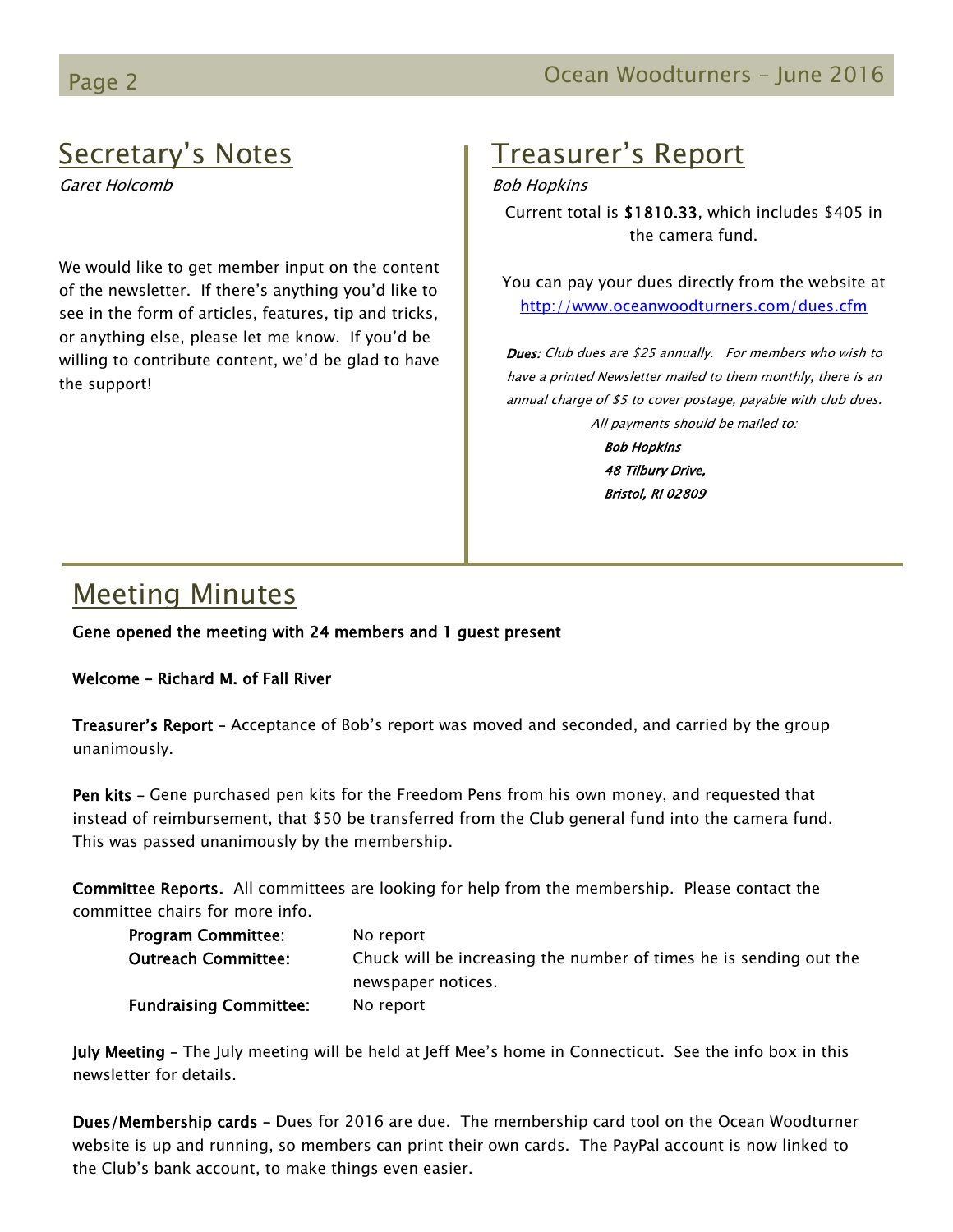## Page 3 Ocean Woodturners – June <sup>2016</sup>

### Meeting Minutes (Cont.)

Suggestions – Please let us know if you have any suggestions or comments for the Club meeting, or have ideas for demonstrations you'd like to see. If you can demonstrate for the Club, please let us know!

Clouds Hill – We'll have a gathering at Clouds Hill on Sunday, September 18th in Warwick, RI. More detail to come.

Community Demonstrations – Please contact Gene or Alex if you're interested in participating in one of the upcoming community demonstrations.

Segmenting Symposium – The 5th bi-annual Segmenting Symposium will be held at the Marriott Quincy, from October 27 – 30, 2016. Malcom Tibbets, Jerry Bennet, and John Beaver are among the scheduled demonstrators. For more info, or to register, please visit: <http://www.segmentedwoodturners.org/symposium.php>

# Show and Tell



Gail Connolly



Ash and Mahogany box, a Father's Day gift for her father



Dan added red dye and shavings to fill the cracks of this checked Cherry vessel, resulting in a tiger claw effect.

Also, Dan's "Pot of Gold" gold flake and blue vessel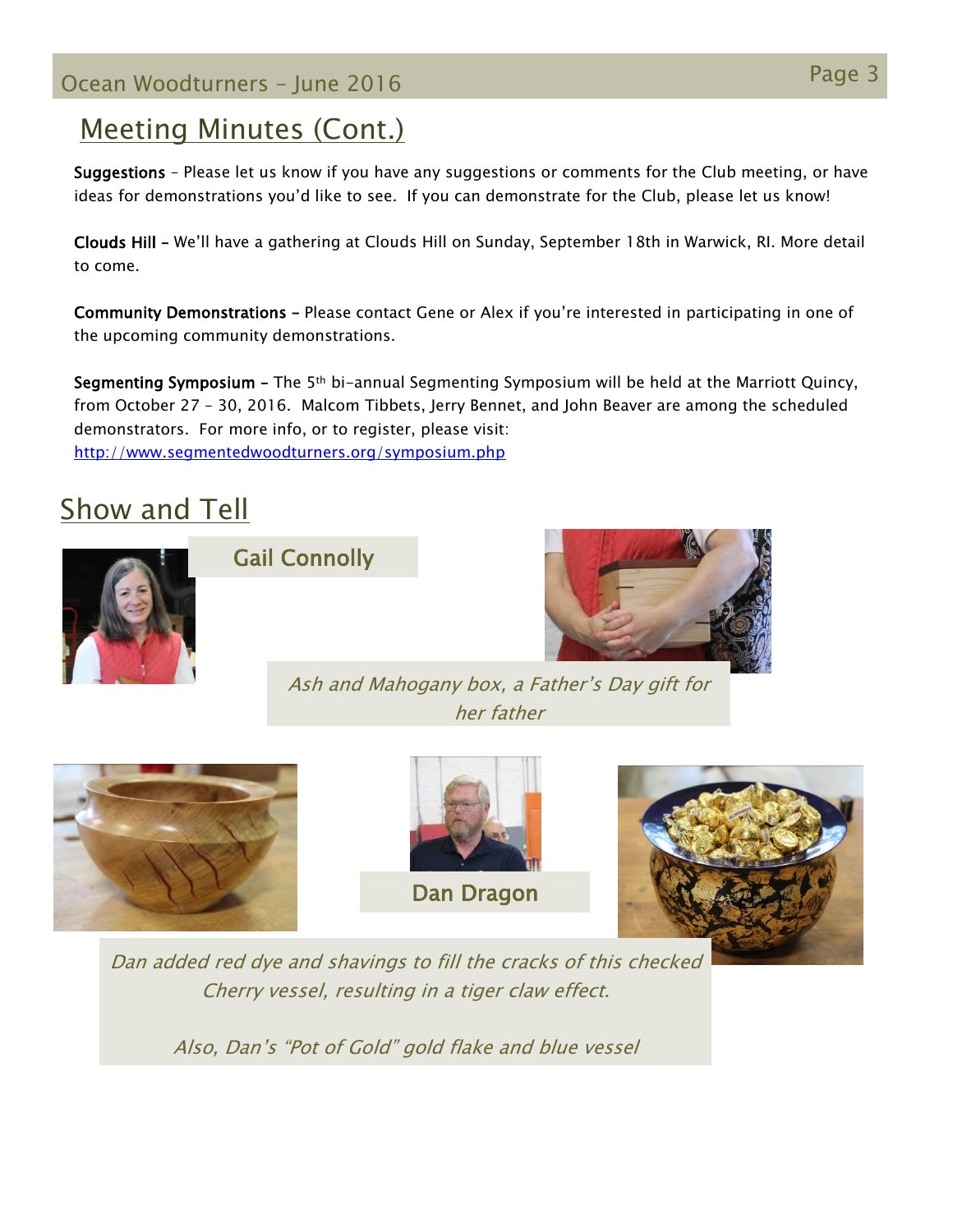# Show and Tell (Cont.)



#### Tom Powell

Pine segmented vessel and oval-shaped goblet design

#### **Lathe for Sale:**

Jim Silva has a Nova DVR-XP for sale, asking \$1200. The lathe is used and comes with spur drive, live center, 12" rest, curved rest, knockout bar, heavy wooden base/cabinet, and articulated arm for dust collector.



Contact Jim at [jim@nantucket-turnings.com](mailto:jim@nantucket-turnings.com) or call 508-525-9348 for more information





Full Brochure and Registration Can Be Found At www.segmentedwoodturners.org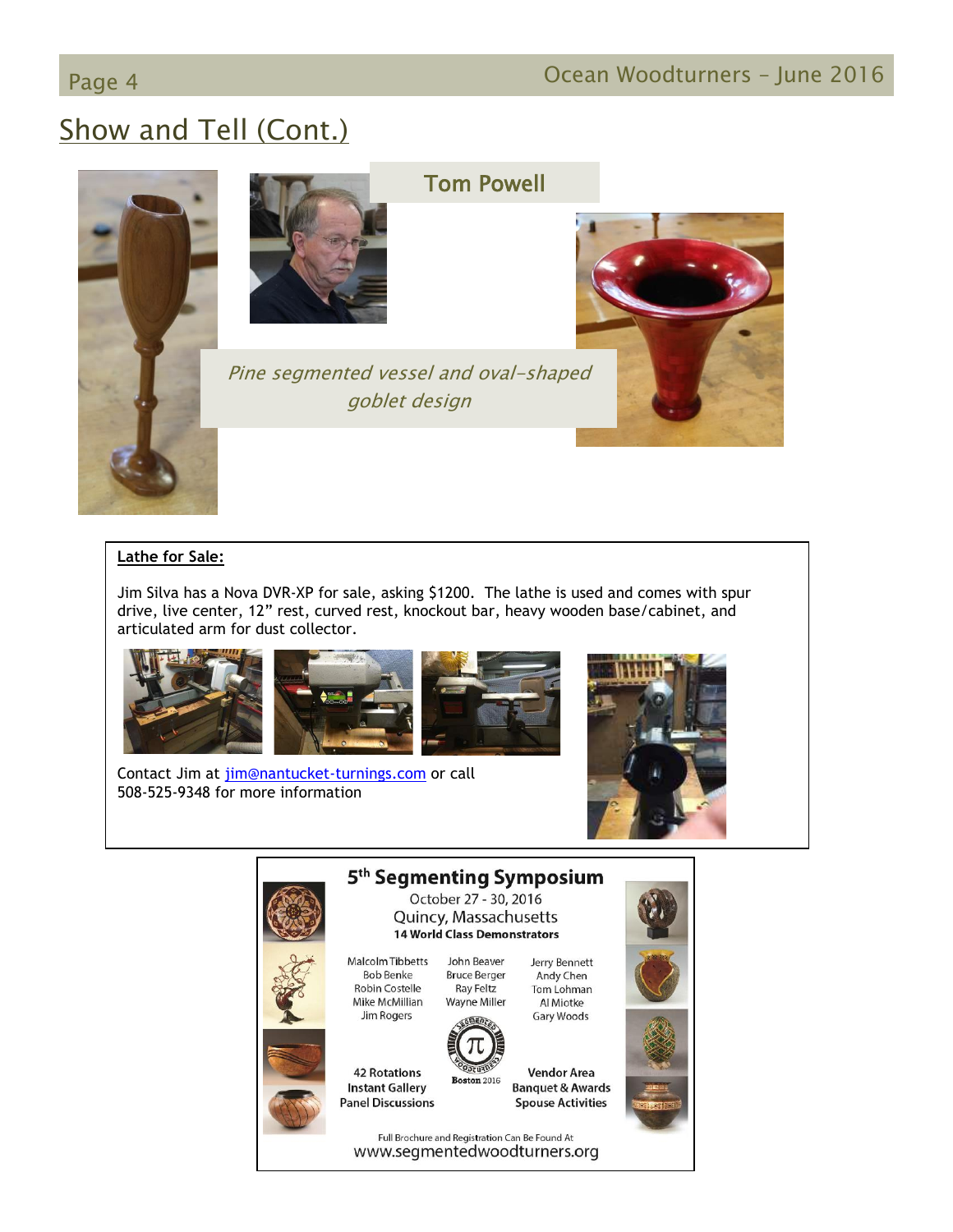# Page 5 Ocean Woodturners – June <sup>2016</sup>

#### **Demonstration**



#### Roland Lavoie Demonstrates his Heart Bowl Turning Technique

Roland demonstrated his Heart Bowl turning technique. You can see the video of the demo here: [https://youtu.be/iBr3Utfp\\_O4](https://youtu.be/iBr3Utfp_O4)





Roland turns everything he does green. He begins by carefully measuring and visualizing the wood, centering the grain pattern over the spindle to product the most balanced result. He uses a shop-made template to rough out the heat shape on the bandsaw before mounting it on the lathe.

Using a compass, Roland walks the edge of the heart shape to find the center. Finding an accurate center is important to prevent unbalanced or lopsided final bowls. Roland mounts the blank to the lathe by using a spur drive to create a tenon, and then reversing the blank and mounting with a strong chuck. Here, Roland has rough turned the outside of his bowl with standard techniques.





Hollowing is done using standard bowl technique, too, but it's important to be careful around the "wings" to avoid knocking them off of the shape. Sharp tools are critical here.

The bowl can be made as thick or as thin as desired, Roland aims for a wall thickness in the 3/16" to 1/4" area for aesthetics as well as to allow the form to dry evenly with a minimum of movement.

Roland uses a shop-made jam chuck to allow him to reverse the form and turn the bottom of the bowl to finish.